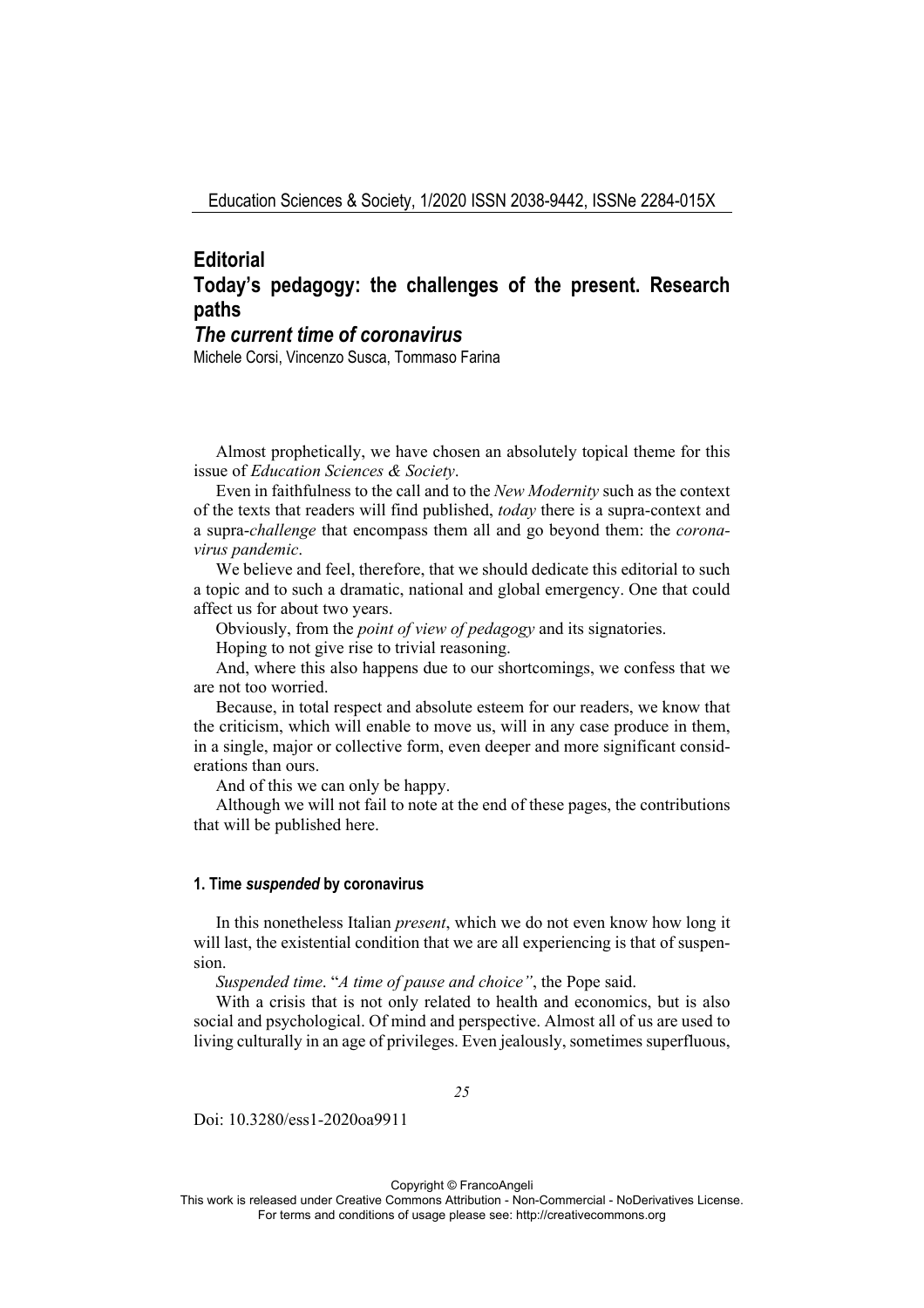when not harmful, and not of prohibitions. So, this sort of "house arrest", let's not hide it, weighs on us, and not just a little.

Suspended because, as we wrote a moment ago, we do not know the time limits and its term, not even presumed.

At a time when much or too much of the related information is vague and even contradictory.

With closing dates are time and time again announced and then extended. Or, sometimes, even left in further uncertainty of dates and conclusions. Like the self-declaration forms to go out, in the foreseen cases, already changed four times and in a few days, between March and April of this year. As if everyone in Italy had computers and printers.

When will we have, for example, the peak in Italy? Or in individual regions? So that we can figure out the *plateau*.

And in Europe?

In individual countries of the European Union?

And, after the peak or whatever you want to call it, what old or new behaviours will we be prescribed, least of all in Italy?

For the whole country, for macro-regions or according to more limited areas?

Accustomed as we are to governing time and the times of our life, often to making individual decisions and personal choices, valid or otherwise fallacious, this depends on an "indistinct vacuum", which we do not master, and which creates a state of malaise and restlessness. With all due respect to the constitution and personal freedoms which are now denied: this is a reminder which now seems inappropriate and out of place to us.

If not in all, at least in most, as we believe to be so.

In others, few or many, even of uncontrolled anxiety and panic; as well as depression in some.

That depression which, in an analytic-transactional perspective, is a mixture, or an overlapping, of *fears*: will I get sick? when will I become master of my time and existence? etc. It is also of anger: against the Government: for us Italians, of our nation; against the first viral outbreak: China, to the point of encroaching on racism or viscerally negative emotions; against the first infected people who then spread the infection to increasingly large layers of the population; against ourselves, when we find ourselves without resources in facing this situation, completely absurdly new and never experienced; etc. Especially when we come to know that there are a large number of "professionals", perhaps about ten thousand a day, who travel around Europe and the world, also coming to Italy for "work". For a period of 72 hours, extendable for another 48 hours, and not subjected to quarantine, but only to unreliable temperature checks. In other words, these are not our compatriots authorised by the Ministry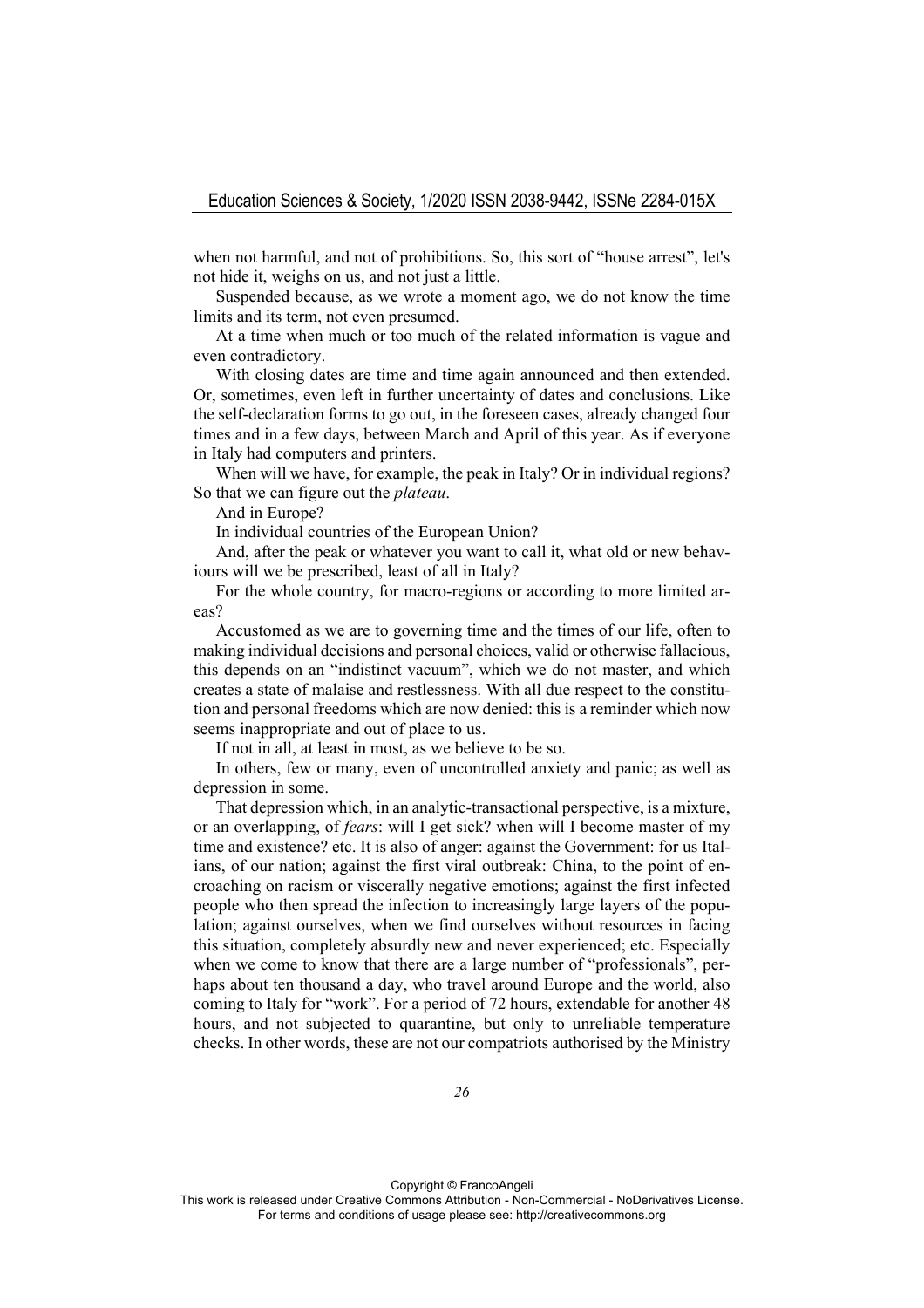of Foreign Affairs returning to their homeland. Why is this? And the possibility of contagion? We believe that this "strange" possibility, to say the least, upon knowing it, has not produced positive feelings in the Italian people. On the contrary, it has produced anger: "permission" permits? Everyone staying at home and these people moving about undisturbed? And, therefore, another "depression".

It is, in any case, enough for us to say that we are experiencing a "wartime", something unknown to most of us for 75 years.

Or do we need to go back to 1918-20, a hundred years ago, when we had the "Spanish" epidemic. That there were deaths in appalling abundance: between 60 and 90 million. But that epidemic, at that time, travelled on foot or by ship. This current one moves with planes and with high-speed trains.

A suspended time, not an extended time.

Pedagogy, in fact, is used to clarify the latter; it is more familiar and accustomed to it.

Extended time of families and affections and family relationships: is down at this time.

Extended time of learning. Especially in schools. Often invoked in the face of certain speeds or particular "bizarre" pursuits of certain teaching processes, often touted as innovative.

Extended time against "real time" that moves with the speed of light. Where everything seems to age quickly. So much so that we must, or want to, already be somewhere *beyond*, before this happens.

Extended time is, in any case, the occasion: even in its primary etymological meaning of ending, and therefore of a finish line or point of arrival, and nevertheless the condition of learning.

To teach parents, siblings and relatives, to teach oneself, in the familial circuit; to teach culture and cultures, in those school-university, extra-institutional, mass-media etc. circuits.

Where the first impact is the cognitive one, to then be transferred to the emotional and social dimensions. And therefore, to the entire personality structure of the individuals involved.

On the other hand, suspended time essentially questions our depth and our affectivity. Our abilities or inabilities to respond personally, our "energies", our single story. Almost to make them emerge totally and instantly. Our emotions. Which are certainly linked to the scope of our critical thoughts and attitudes, and therefore the cognitive area, but, mixed together, thoughts and emotions, in a continuous and mutual rebound: a bit like the fears and angers in the justmentioned depression. That place of *offense* to our sociality: conditioned, penalised, rewritten, etc., like a landing place for the affective and cognitive areas

Copyright © FrancoAngeli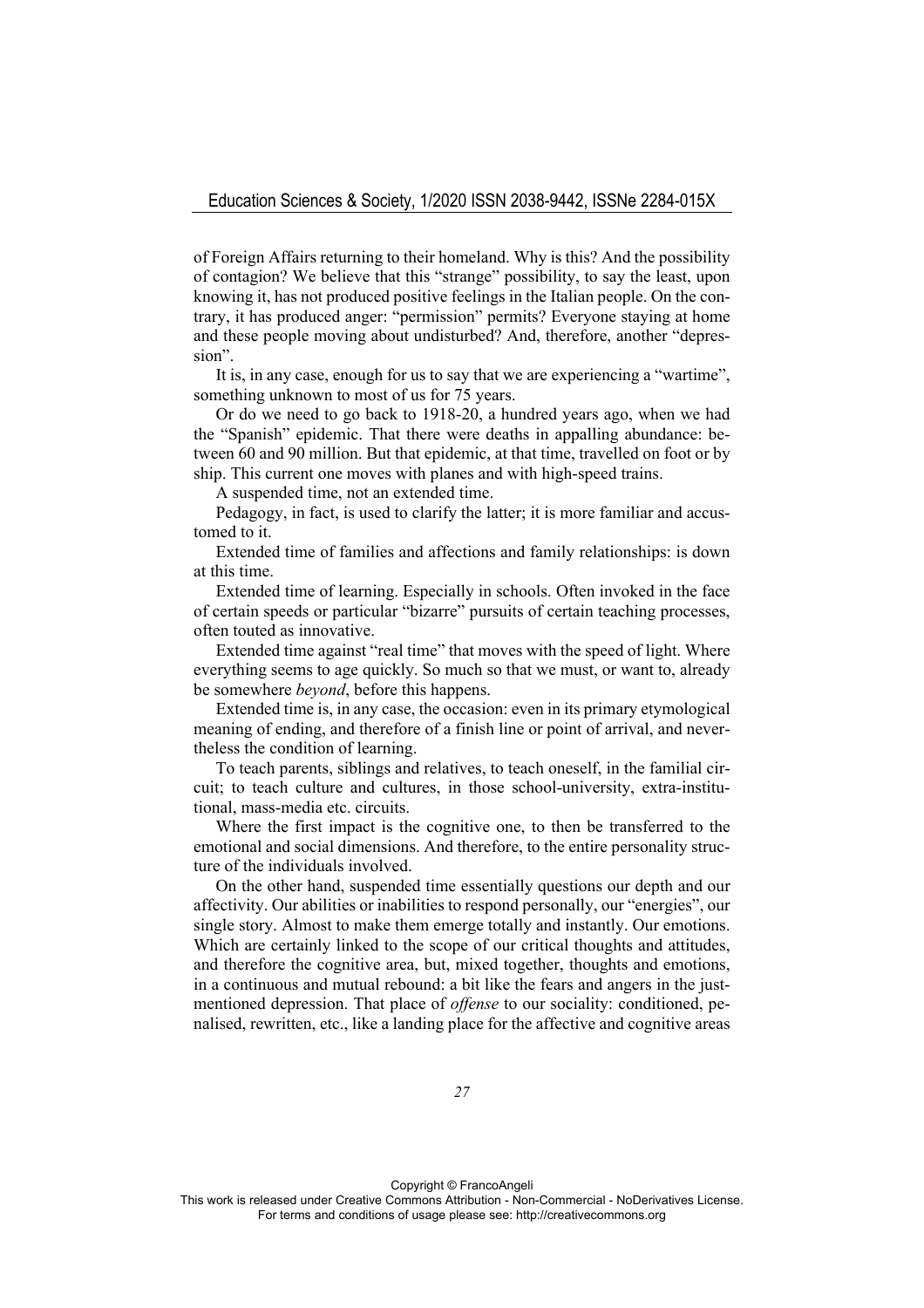and the context of origin of the same, is the meta-question that represents the *suspension of any possible suspension*.

From here, suspended time becomes one with self-learning and with the introspective interrogation of our most hidden psychic regions, producing feelings and thoughts, more or less interconnected, giving life, if not to all, to many, to a kind of permanent investigation of oneself and one's past, with a sometimes severe "critical review". Of what surrounds us and of everything we listen to. By marking and labelling us. Visiting and rewriting us. At least in our interior.

By activating our most sensitive antennas.

Configuring ourselves as a kind of radar on permanent alert.

With sometimes "dirty" thoughts as well as confused and twisted emotions. And where emotions often contaminate thoughts: refusal or passive adaptation, "I don't want" to adapt (thought) because I feel (emotion, feeling) that "I don't manage". And I don't manage them because "I can't", that is, I don't feel "powerful" in this regard: divested, deprived, knocked down, and "out of gas" to deal with bans and emergencies. With an indistinct motion of rebellion *erga omnes*. And even towards oneself.

Suspended time certainly does not facilitate the quiet of reason and the repose of emotions.

On the contrary, it increases them, perhaps in an exaggerated and sometimes excessive way. And in inadequate, false and malicious ways as well.

But that is how it is; and more than that, at least at this first level, reasoning is not able to operate differently or more.

Suspended time, non-self-governed time, and time prescribed for staying at home: which is the pressing and unavoidable invitation, the punishment of which is moreover a strict sanctioning vigilance, addressed to the whole of Italy as a total "red zone", is like something by Bernes, in the language of transactional analysis, the *time of solitude*, albeit limited or extended: *the worst structuring of time*, whether you like it or not.

In contrast to intimacy, which is instead, on such a scale, its opposite: the time of being together, of hugs and caresses, even physical, and not only psychological.

## **2. The time of globalisation. Thoughts and emotions**

Starting from listening, from embedded and sedimented learning and selflearning in the future.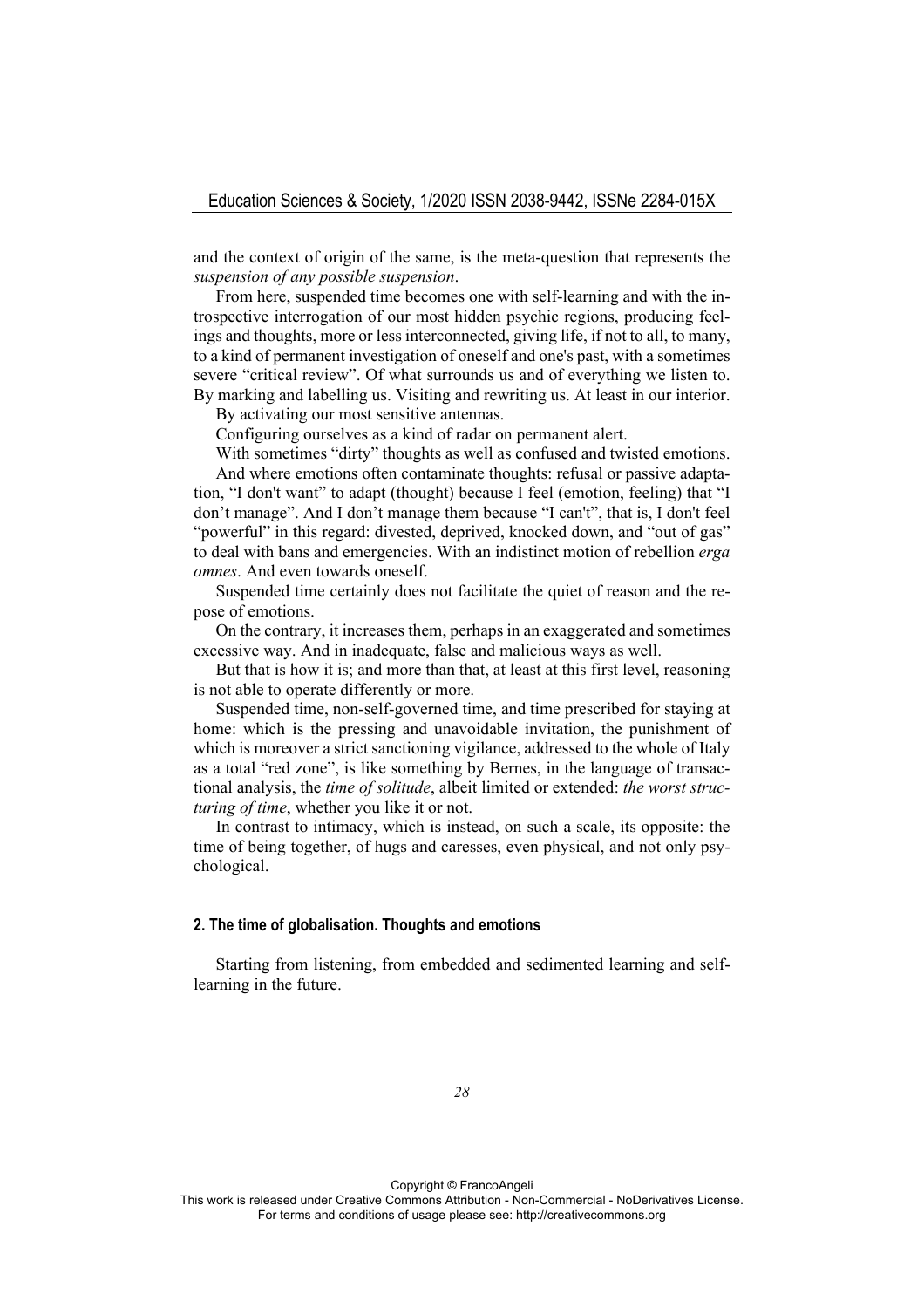*Having to* stay at home as long as possible, subject to certain circumscribed and *documented* circumstances, most hours of these days are devoted to reflection and information. Often intertwined with each other, in a process of mutual reinforcement.

Coronavirus: from China ("conspiracy" or "non-conspiracy") to South Korea (deservedly hyper-technological, and hopefully soon in Italy as well), passing through Iran, India and neighbouring areas, etc., and then arriving in Italy. Against the obvious background, or gradually revealed, of other European states: from France to Germany and Spain and so on.

It is the globalisation of the virus, its global pandemic.

This globalisation is the *daughter* of other previous globalisations, contextualised or characterised by higher or lower rates of resilience: the globalisation of movements and movements of people.

Hence, a possible question arises. Why is the greatest contagion in Lombardy and in the north of Italy rather than in the centre-south and in the islands? At least at the moment. And with the exception of the tens of thousands of subjects who went from the north to the south, at night and in the pauses of a Prime Ministerial Decree not yet issued, but of which the drafts had spread. We don't know, or don't want to answer. We leave it to readers to reflect on this and the possible answers.

While, for now, we are "forced" to adapt to national borders that can no longer be crossed, to blocked air travel, to very limited traffic, except for reasons of health and work, nevertheless from region to region, and from municipality to municipality, according to provisions, etc.

In turn, this first globalisation: sought after and dictated by the globalisation of international markets and finance, as well as knowledge.

But not yet of education and health.

So that we are still witnessing educationally advanced world areas and others in poverty, instead of pedagogical resources.

To rich and opulent areas of the world, with others, on the contrary, very poor or reduced to extreme hunger.

So much so that we could ask ourselves *today*, emotionally and trivially, perhaps even selfishly: *we thought we would always remain healthy in a sick world*, said the pope, whether these globalisations of economies, goods and individuals are "good" or not. Or to what extent.

In ancient Greece and the city-states, Athens and Sparta, even being so close, were deeply distant.

Or thinking of the plagues of the previous millennium which were limited to specific territorial areas, and not widely known.

In 2600 years or so, this culture and this dynamic have been turned upside down.

Copyright © FrancoAngeli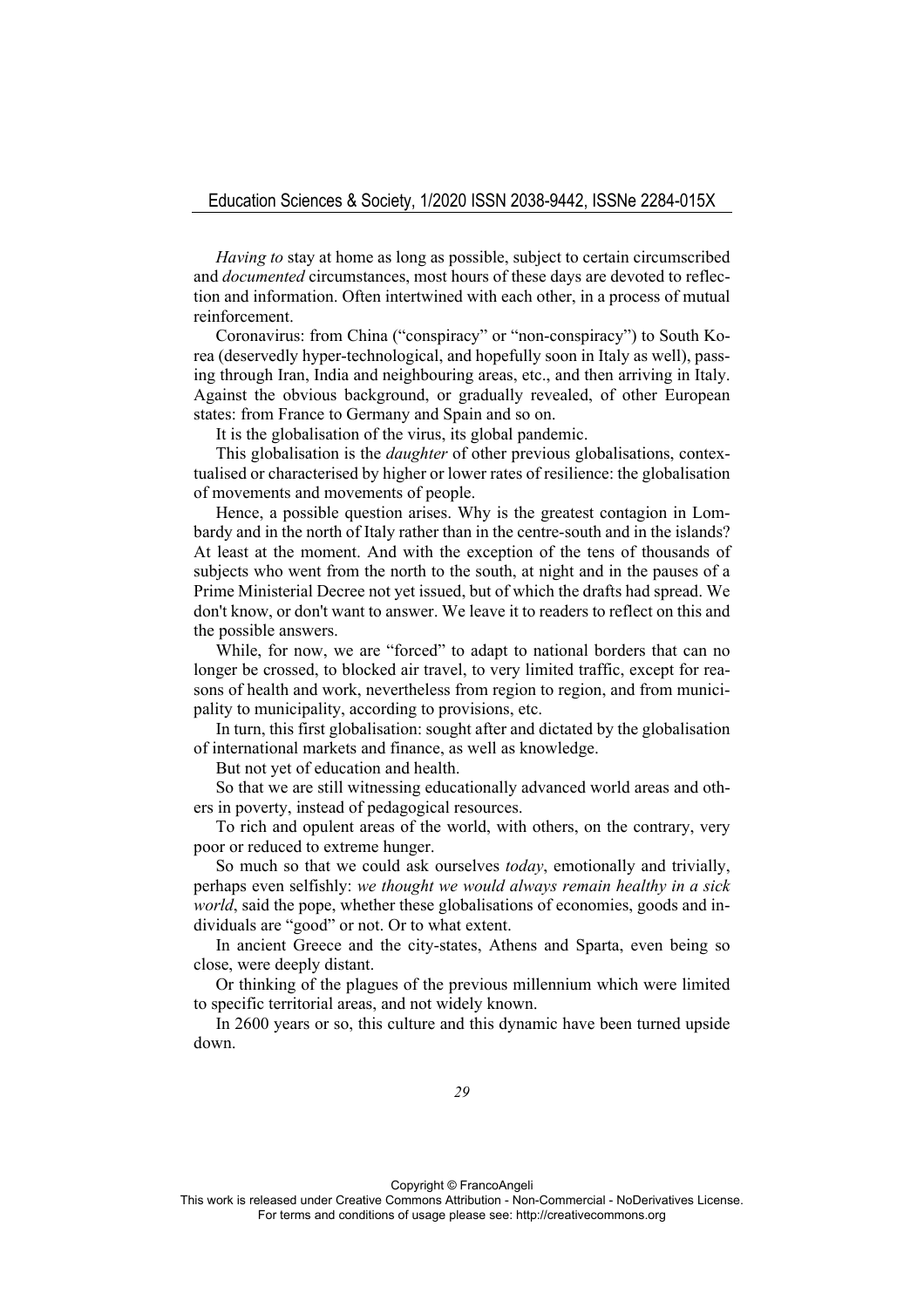But can history be stopped?

Surely not.

At the same time, we cannot avoid asking ourselves: is this unstoppable total globalisation, this worldwide frenzy, this compressing the times of all possible globalisations, including personal ones, so as to accelerate them, in order to reduce them, the winning, unregulated and non-adjustable figure of post-modernity and our present humanity?

We don't have the answer, but we ask the question.

With all the schizophrenias or dichotomous oppositions which, today, are gradually being highlighted.

One among all: the current, and due, exaltation of the national health system against the spending cuts that have occurred in this regard in recent years. Probably not appropriate. Or a sensational mistake, according to others.

So now everyone is at home, for our health but also in order not to implode hospitals and intensive care units and to decrease the number of sick and dead.

#### **2.1 The questions of globalisation and information**

We have already written that this suspended time with the greatest possible social distancing activates continuous reflections, nevertheless *hyper-critical* at times.

While listening to the mass media: TV in the first place with its semi-permanent news and talk-shows on the subject, often contradictory to each other at least in some items or partially; or for what we see in the rare outings from our homes, etc.

Regarding globalisation, however: self-regulation or hetero-regulation universally imposed from the outside?

Today's culture exalts self-regulation as self-responsibility: a complex and intricate term and behaviour, the latter, to which we will return later.

Yet we have heard it objected that, with regard to the measures to be taken at the European level to curb coronavirus contagion, the progress, or rather having proceeded, in scattered order by the States of the European Union is not, or has not been, "a good thing".

In Germany, not all the Länder have adopted the same rules in unison.

Even Spain, in a very strong and dramatic emergency almost like that or more than Italy, which implemented, on 14 March, 2020, measures almost similar to our country, did not immediately make the constraint of the restrictions on the whole Catalonia.

Copyright © FrancoAngeli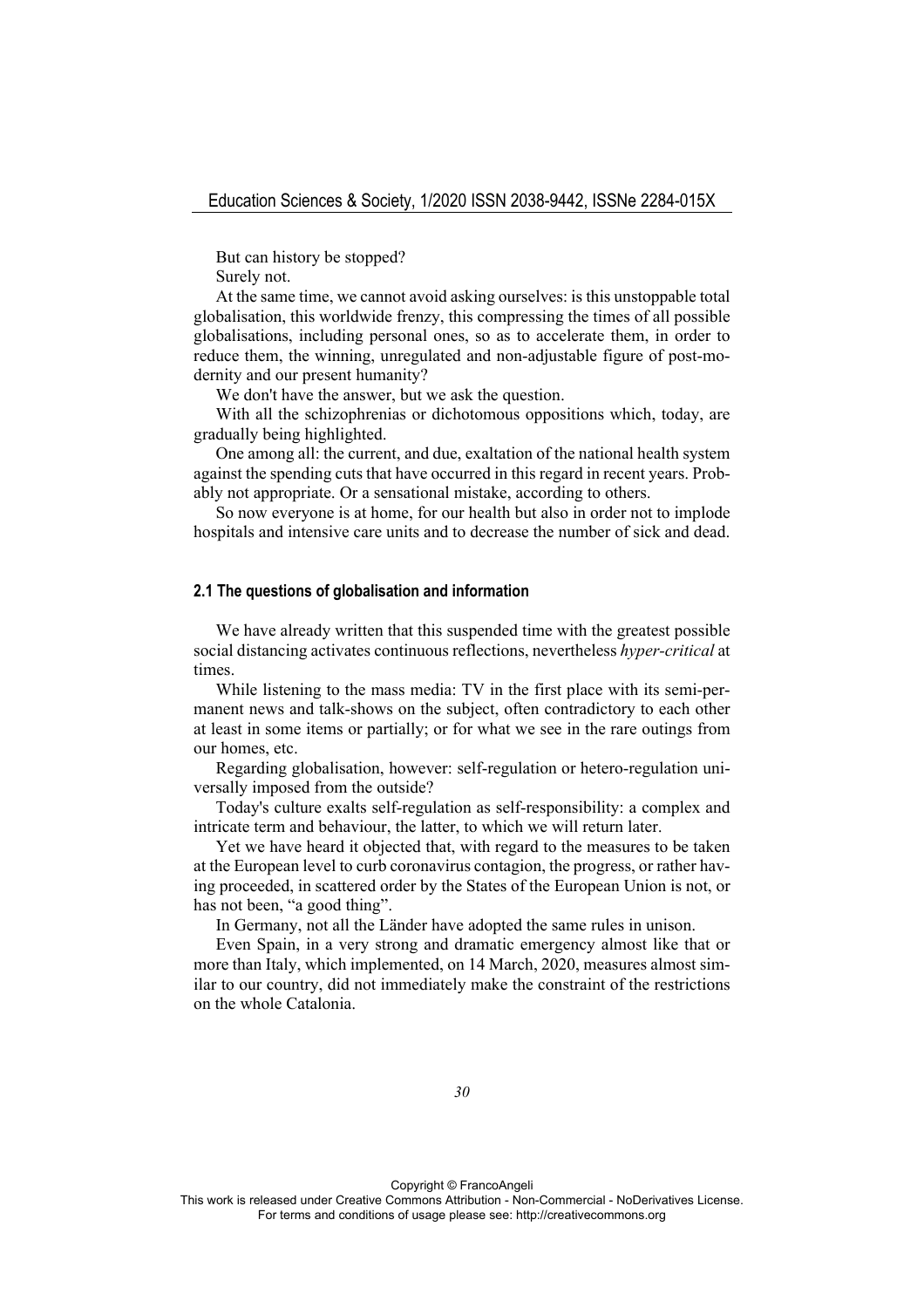Or complaining for a long time about the behaviour of Great Britain which only recently, discovering itself as one of the European epicentres of coronavirus, has adopted provisions which are roughly identical to ours. "Faithful" instead, in the past, to the so-called principle of *herd immunity*, practicable when a vaccine is available, which is not here. And with the League of that country that suspended football matches, but not its government. Although, in the end, it decided to close all school institutions, public places, commercial activities and non-essential companies. And with the Mayor of London who offered the homeless 300 hotel rooms. With almost similar provisions in Italy, by Caritas, with a population of 50,000 clochards in our nation.

A Great Britain, which is one step away from France, where President Macron, on the contrary, had long since imposed limitations and restrictions. But with its capital: Paris, which has seen, roughly until "yesterday", too many people moving about the city.

And, on the other hand, the USA, with the exception of some States, and its president who is still moving forward with behaviours that are certainly not economic, which, on the contrary, have been intelligent and forward-looking, but social, which are limited, wavering and often contradictory. Nevertheless, the latter appreciated by some.

And we could go on with several other examples.

So, while we have hitherto hinted at self-regulation, today we would rather invoke imposed or recommended regulations from above, in an indistinct form.

Meanwhile, as a self-regulatory and territorially circumscribed event, the largest Chinese car company: one of many, which would now be revamped, in production conversion, to produce indispensable healthcare devices such as the unavailable masks, is given as a bright example to imitate.

So now, even in Italy, many companies, however financially stimulated by the government, are imitating this behaviour. Just like in the days of the two world wars, when there was an effort, in various companies, to create war equipment instead of the previous manufactured goods.

But the new, as we know, does not instantly produce coherently, adequately, or properly, reflected-upon attitudes or behaviours.

And then the information.

Continuous, massive, pressing.

*Distant*: is today's Manzonian "cry", but listened to this time.

"*Unitimadistanti*" (unitedbutdistant), in a sports spot by our Italian government.

And "*ci sta*" (it's ok) in a more or less logical and interconnected way.

On the contrary, however, is nevertheless "sold", as a sign of a people in solidarity with the rules of the present and which also expresses gratitude to the entire national healthcare system, the so-called flash mob phenomenon, namely

Copyright © FrancoAngeli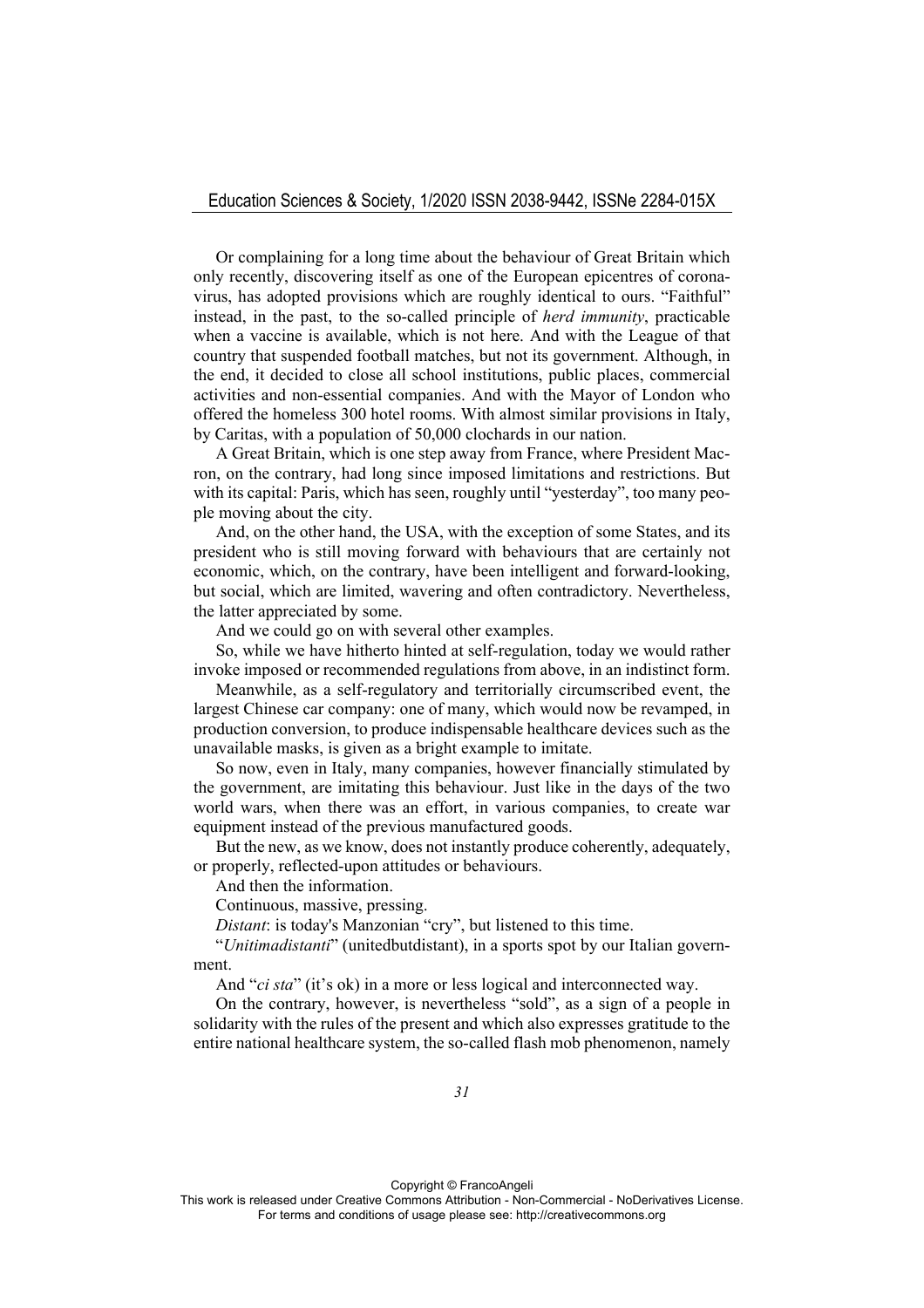singing from the balconies the national anthem of Italy or certain songs. Public health that of course deserves all this gratitude, and with 10% of its staff having been infected: more than double what happened in China, to really know it, while the situation in many of our nursing homes is equally frightening for the elderly and in various facilities for the disabled.

Balconies so far apart, but hyper-close people in visibly crowded balconies. So?

Distant on the streets, with almost deserted cities, but close, and indeed very close, on the balconies?

Something is wrong.

We even saw a similar spot in which certain health workers sang the anthem of Mameli, standing on each other, looking out of a window.

On the other hand, a television network showed us a convent outside Rome where the place settings in the refectory of the four friars residing there had the distance of one metre between them.

And the convent is the "home" of clergy.

But, going back to our homes, are these measures or these rules respected or not?

Of course, we also know that many homes are very small in Italy: many of them, approximately 40 square metres. With more people, however, living in them. And that income is extremely diversified in our country.

Because some contagion can occur between an asymptomatic carrier and the incubation period, even while staying at home.

Probably the most inattentive listeners will not have noticed most of what was mentioned above.

Or they may not have thought about social distancing even in the family.

But the signatories of this editorial yes.

Not to mention the advertising that is broadcast between one programme and another.

With the usual frequency and with the usual comforting messages.

Of course, we understand that they were recorded before the current pandemic and the Italian emergency. To represent parties, nightlife and gatherings of all kinds. Although no notice indicates it, as, instead, for certain television broadcasts with the public present, in which this information is presented. And that only since a very short time, and with a minimal percentage, is it "adapting", or revamping, in accordance with the current situation.

And the fear and anger of the necessary distancing also do not diminish, rather they increase.

And, from here, also a widespread, understandable, depressive atmosphere in those who view it.

In memory and in remembrances.

Copyright © FrancoAngeli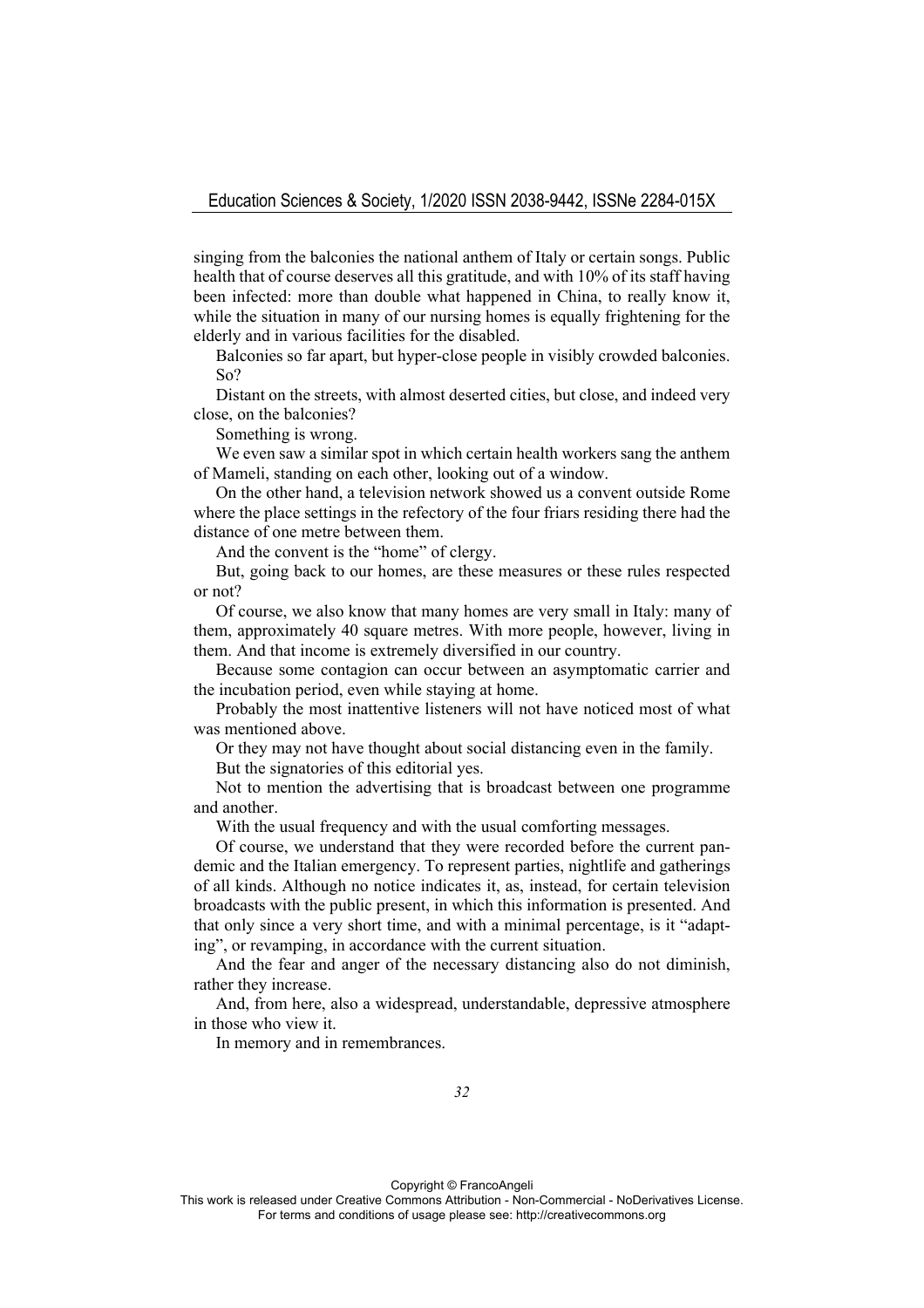Is it the god of money that dominates the latter or is it the hope for a return to the previous market economy?

Like the "delayed" brake on many sporting events.

Last but not least, football matches and various league championships. And with the next Olympics in Japan, now postponed to 2021.

#### **3. Ethics turned upside down**

And suddenly.

These reflections which we write, will be more properly pedagogical reflections.

That will question *the pedagogy of today and the challenges of the present*. Starting, in fact, from today's biggest challenge represented by coronavirus. With a present that expands to the "future we would like".

A current time of *disorientation*, for *probable re-orientations to come*. In a *lost country*, and that will be so for much longer.

Where, today, the catch-phrases that are constantly recalled and suggested, indeed strongly submitted, to our attention, are responsibility and solidarity (national).

And someone also adds *love*: a term not very popular even in the recent past, for having been replaced by expressions such as sex, sexual understanding, feeling, falling in love, etc.

All these new catch-phrases are welcome.

Although not all Italians have yet adequately understood them. So, in Trani, one example among many, the mayor had to ask for the army's intervention to avoid the formation of continuous gatherings during the busiest hours.

But, it is known, that new values, proposed or imposed, require a time of incubation and realisation, before being accepted and implemented.

Moreover, so far, what has contemporary culture, and not pedagogy, "preached" and promoted far and wide and everywhere?

A pedagogy, among other things, currently also rediscovered as disciplinary diction.

So much so that we have heard, also from the television networks, of an Italian "government pedagogy", or a rediscovery invoked, and more intense, "pedagogical television vocation", with targeted broadcasts, now that schools, in particular, are closed. Already produced, at present, by many networks. And with others, in the future.

That same rejection of pedagogy, transgressive, useless, misleading etc., which a minister of the Italian Republic had pointed out about twelve years ago, with Don Milani and 1968, among the evils of the national school.

Copyright © FrancoAngeli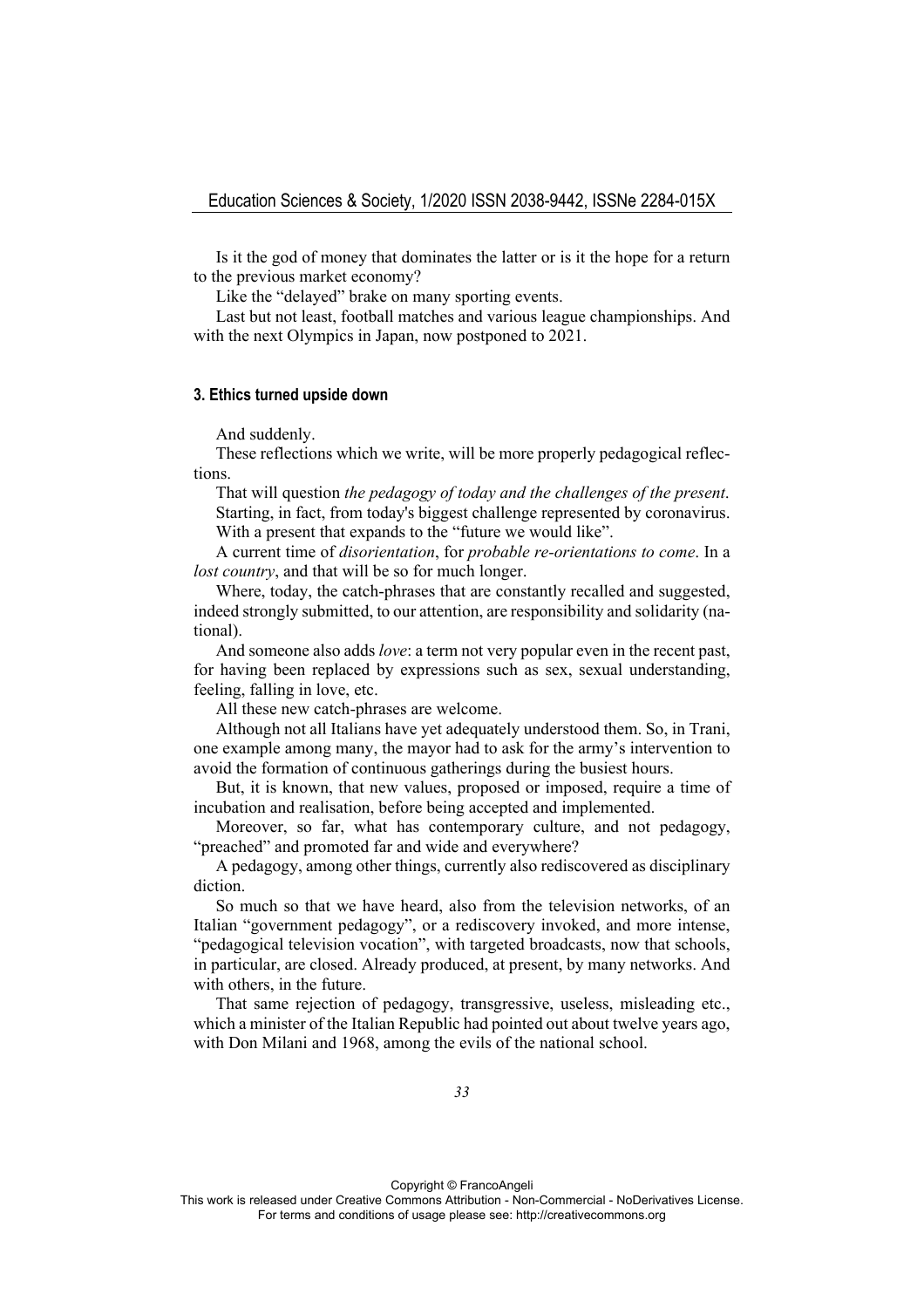And, until yesterday, also the term responsibility: perhaps as "individual responsibility" in the prevailing sociological interpretation, was "written" like this, but it was "read" as individual will.

Everyone was the rule of himself.

That responsibility which, in the thought of one of the three signatories of this Editorial, cannot be correctly explicated if it is not connected with two other expressions: such as thoughtful freedom (Sciacca) and weighty freedom (Lombardi) and autonomy as opposed to autarky, to separateness, to individualism often unrestrained and unrelated by any constraint or limit.

With the freedom of the subject that ends, however, where the freedom of the other begins.

And, therefore, the exaltation of the concept of relationship above all strictly personal determinism.

With the same concept of person, among other things, which recalls, in its etymological meaning, the nature of the relationship: "sum per".

And moving now to solidarity, the national one refers, in a backwards process, to group responsibility as well as that of the individual.

The first is not possible without the other two.

People cannot be self-responsible if they are not equally directed to thinking, feeling, experiencing, and exercising the same responsible (and supportive) intent towards others.

Where personal and collective solidarity is one of the essential and constitutive features of responsibility in its entirety, also for the moral synergies just affirmed.

So welcome to this new ethical season.

That refers, however, to the war, post-war or disaster situations.

And that, in our opinion, given the massive media bombardment of these days and hours, could, or should, remain well beyond this emergency.

Thus, from ethics to morals, the custom (*mos-moris*) of our people is changing.

At least in part, or in good part.

Indeed, it is totally encouraged.

Coronavirus has brought back morality.

Moreover, strongly criticising, or almost "despising", those who, on one recent weekends, forgetful of this tragedy, went to the beach, to the mountains to ski, to make aperitifs, etc.

As a manifestation of a foolish, reckless and regrettable egoism, and certainly not of responsibility and solidarity.

Thinking only of themselves and their own "pleasure", as opposed to "duty", and not caring that they can infect.

Or also be infected.

Copyright © FrancoAngeli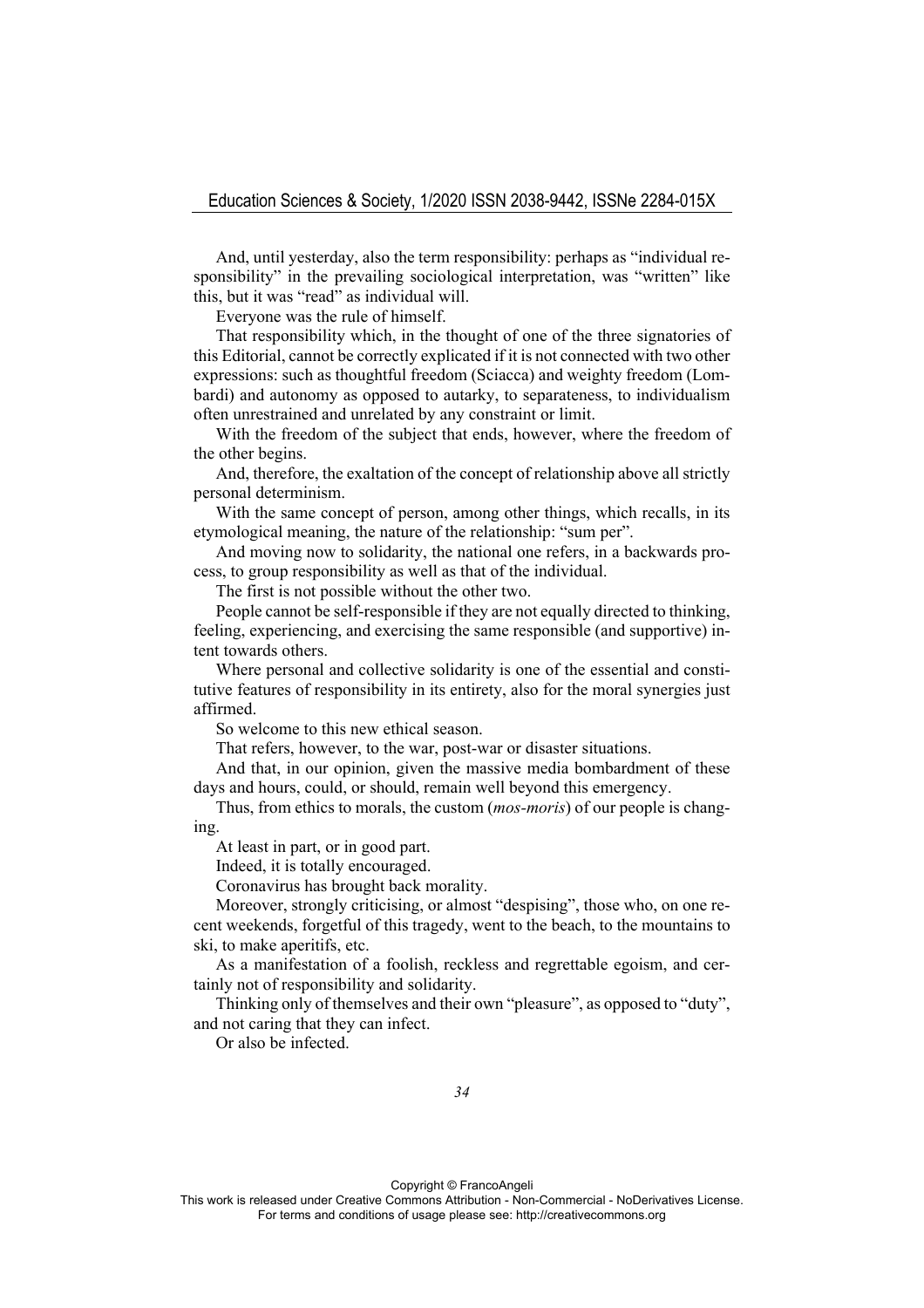One last note: we are witnessing, however, today the rediscovery of a strong national patriotism. Or, in any case, of a compelling community spirit.

With Italian flags hanging on balconies or outside many doors.

With a cry, or a hope, to mark a common belonging, represented by the sign "everything will be fine" on many of our homes.

But didn't all this, until about a month ago, label itself as demodé or rightwing or as "interpreted" forms of sovereignty, populism, etc.?

But we don't want to enter into this order of comments or reflections.

## **4. From omnipotence to the fear of disease and meeting with death**

Today, the coronavirus infection has put us inexorably, and incontrovertibly, in the face of the fear of getting sick and even dying. Rediscovering, by some, faith. Which, however, is a powerful antidepressant.

With the consequent and interconnected awareness of old age.

If hospitals implode – heard with a shudder even by  $us - to$  whom will we give more help?

To the youngest and healthiest, as in Spain?

Then it is true that the years go by.

That you become elderly: 27% of the current Italian population.

That the risk is greater if you are over 65.

Never as much targeting in this regard.

The identity card and the date of birth "do not wear makeup".

They are what they are.

With the addition of always possible co-morbidities, when there are many springs, or winters.

The "inside" inexorably beats the "outside".

The real defeats today's many illusions and mystifications.

We are not omnipotent, we are not eternal, we are fragile.

In some ideal reading, we are dust and to dust we shall return.

Yet, until yesterday, there were many, very many or too many, chasing eternal youth with continuous aesthetic restyling, to deny the years that progressed, to let go of consolidated and coeval relationships to chase a much younger "love", in the absurd folly of being able to "go back in time" by contagion.

To leap over impossible bars, at 70 years: all teenagers, naughty and *more*.

Coronavirus, disease and death, have definitively or almost done away with this distorting illusion for us.

We are not what we want to appear, we are what we are.

And now, perhaps, to regret the affections of the past, the full houses, the presence of children, and mutual concern.

Copyright © FrancoAngeli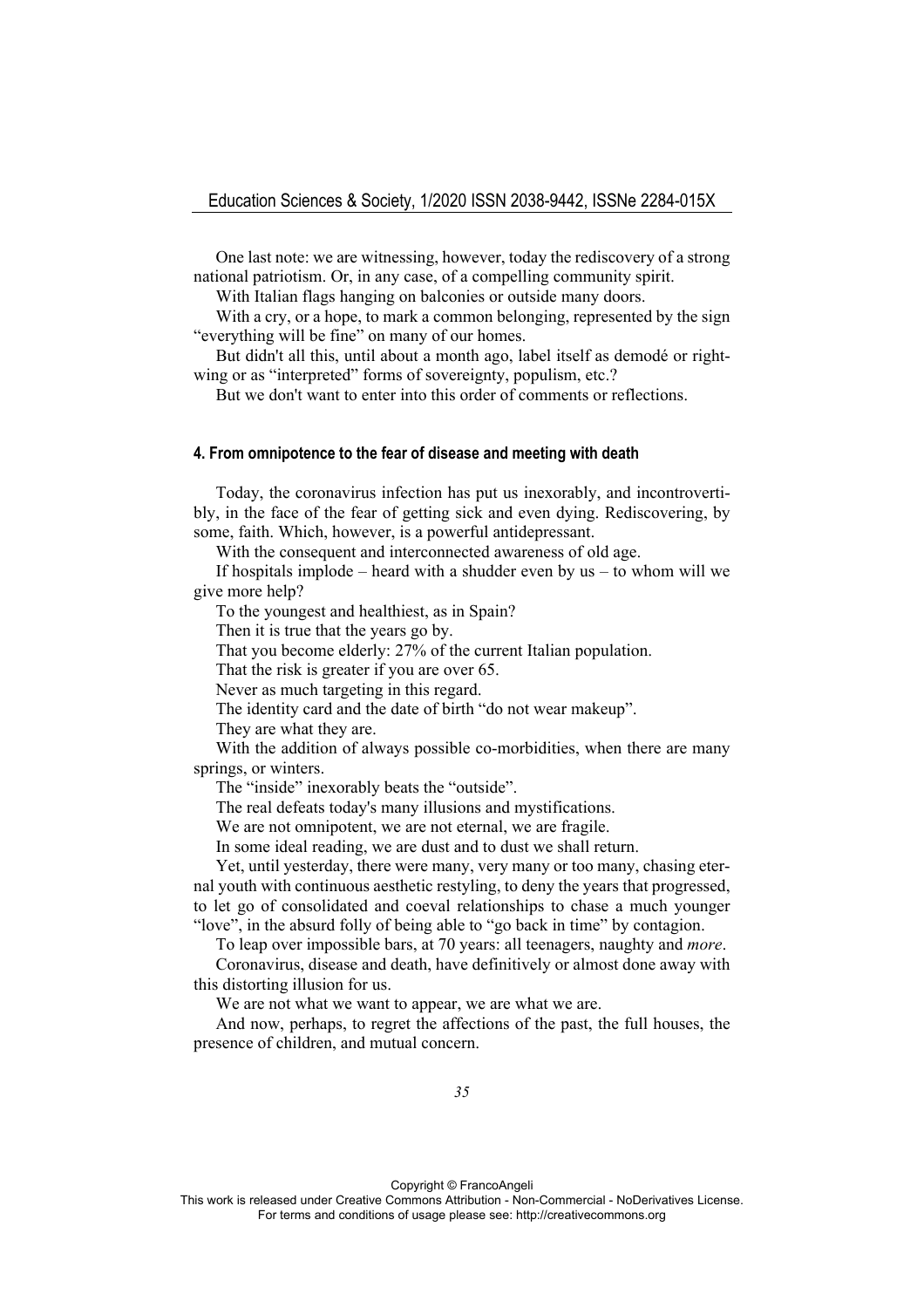Now that solitude reigns and we remain at home in the company mostly of our introspections, moreover not always positive and optimistic.

At the same time, it must also be said that slowly, and with considerable effort, we are rediscovering the *little things*, à la Gozzano.

The blue sky, in the rare outings from home, the green of the nearby parks, the shops of the streets bordering our homes: never noticed before, when we usually passed them by in a car.

And always with equal graduality, and with the same personal effort, we are training, or re-training, for patience.

If not for everyone, in those most reflective.

Because the pause slows down time.

And if the frenzy or haste are impatient, the imposed slowdown favours slowness instead. And therefore endurance. Nonetheless towards ourselves.

But above all, death.

The meeting, and the re-meeting with it: the rediscovery of death.

Death: the great removal of this sometimes incomprehensible post-modernity.

This term, denied by many, even in the television news. And that is only now making its communicative appearance.

For having preferred to speak so far, and mostly, of deaths, of the deceased, of funeral cars lined up outside the often-closed cemeteries and with unavailable or distant mortuary rooms.

But not of dead women and dead men.

Yet they are indeed dead.

And, willingly or unwillingly, when the terminological disclosure becomes more and more evident, we will inevitably return to familiarise ourselves with this inexorable and irrepressible condition: death.

Death exists.

Our death.

Even sudden.

Like a thief who comes at night.

#### **5. Nothing will no longer be as before**

We strongly think so.

We hope so and partly fear it in some ways. For example, on the economic front.

Not a little has changed in our gaze. At the world and at ourselves.

Copyright © FrancoAngeli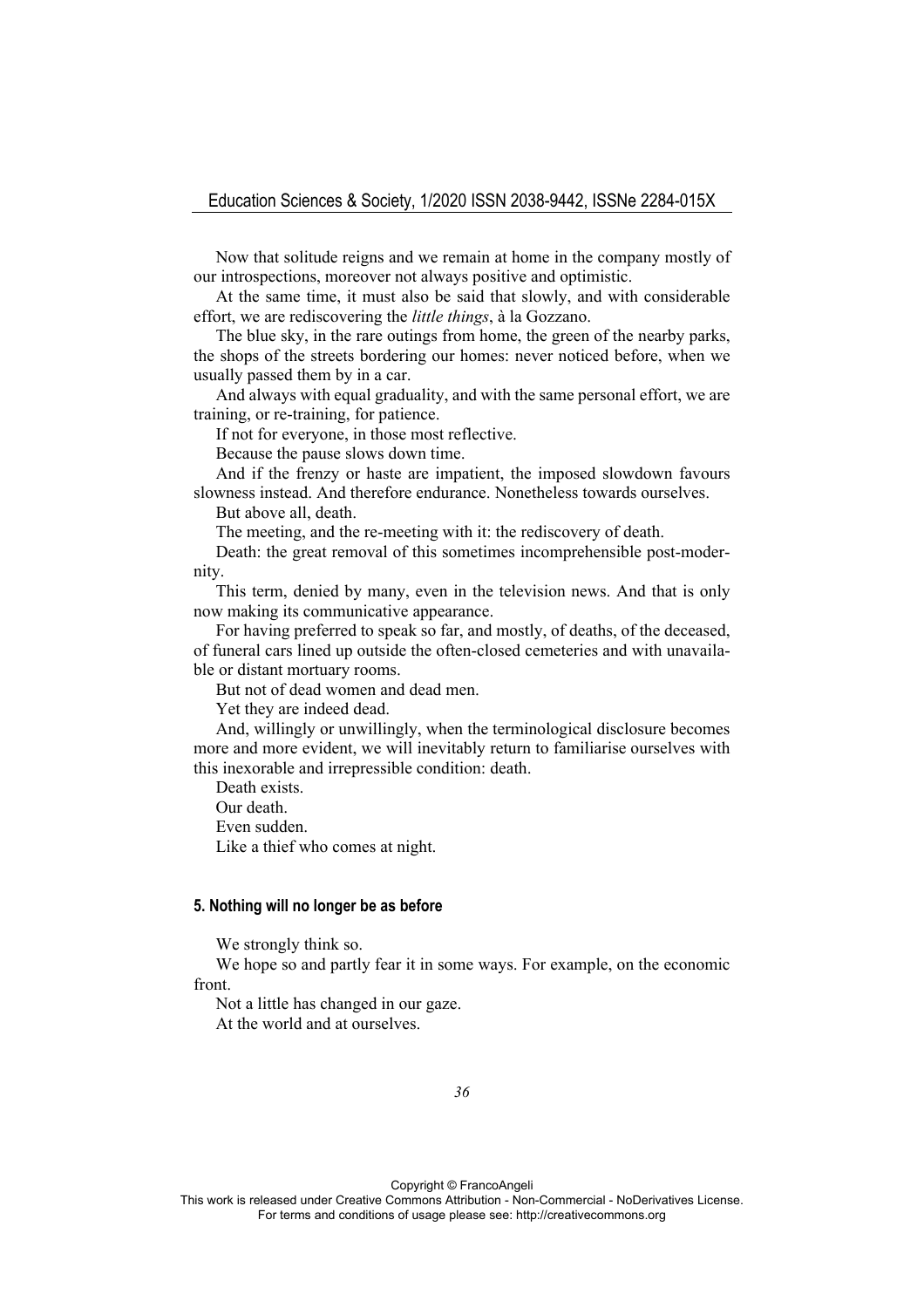And with it, the horizons of our mind have changed, if not all them, at least in some of them.

Coronavirus brought us back, confoundedly, down to earth.

We have learned, little by little and with enormous, profound, and personal *genetic* mutation, to lift ourselves from the transient, from the banal, from the infinitely small, from the chatter of bars as well as not just a few television programs, from the gossip of politics, from the Church, and from petty squabbles.

Even politics will no longer be the same as before.

It will probably interest us less than in the past if the second Conte Government falls or does not fall, because some party, large or small, will pull the plug.

To tend rather, as an idea, to a good democratic structure that governs us.

Or whether or not the Catholic Church will go through a new schism because Pope Francis' theology convinces or does not convince some ecclesial fronts.

We believe that many of us will feel annoyed after what we have experienced and are experiencing.

Returning to the beginning of this paragraph, will the economy of our country and the world, the unbridled consumerism that has dominated us until yesterday, even if it was already reduced by the liquidity crisis, unemployment and recession, be back in vogue as in past?

Perhaps, at the beginning, we will plunge back into the stores which have been closed up until now.

But then?

This emergency is profoundly changing us.

And it will be really interesting and important to observe the changes, both personal and of groups, that will occur.

As in order to ourselves, to our experiences and behaviours, to our social relationships, to our own affectivity, etc.

Now that we will greet one another from afar and that our hands will have the cold touch of a latex glove.

Which will call into question, not least, the pedagogy and education of our country.

To question and hopefully give life to publishing which is different from the past. At least in large part. Or to find new and *updated* interpretations of literature produced so far.

So, the first will perhaps have to review many of the positions taken, even recently. From a certain generalised and expressed annoyance towards technologies: instead to be rethought usefully, improving networks and platforms, now nearing collapse, to distance learning: with online exams and streaming graduation sessions, and workshops and internships undertaken electronically. These replaced the only activities in schools as well as in

Copyright © FrancoAngeli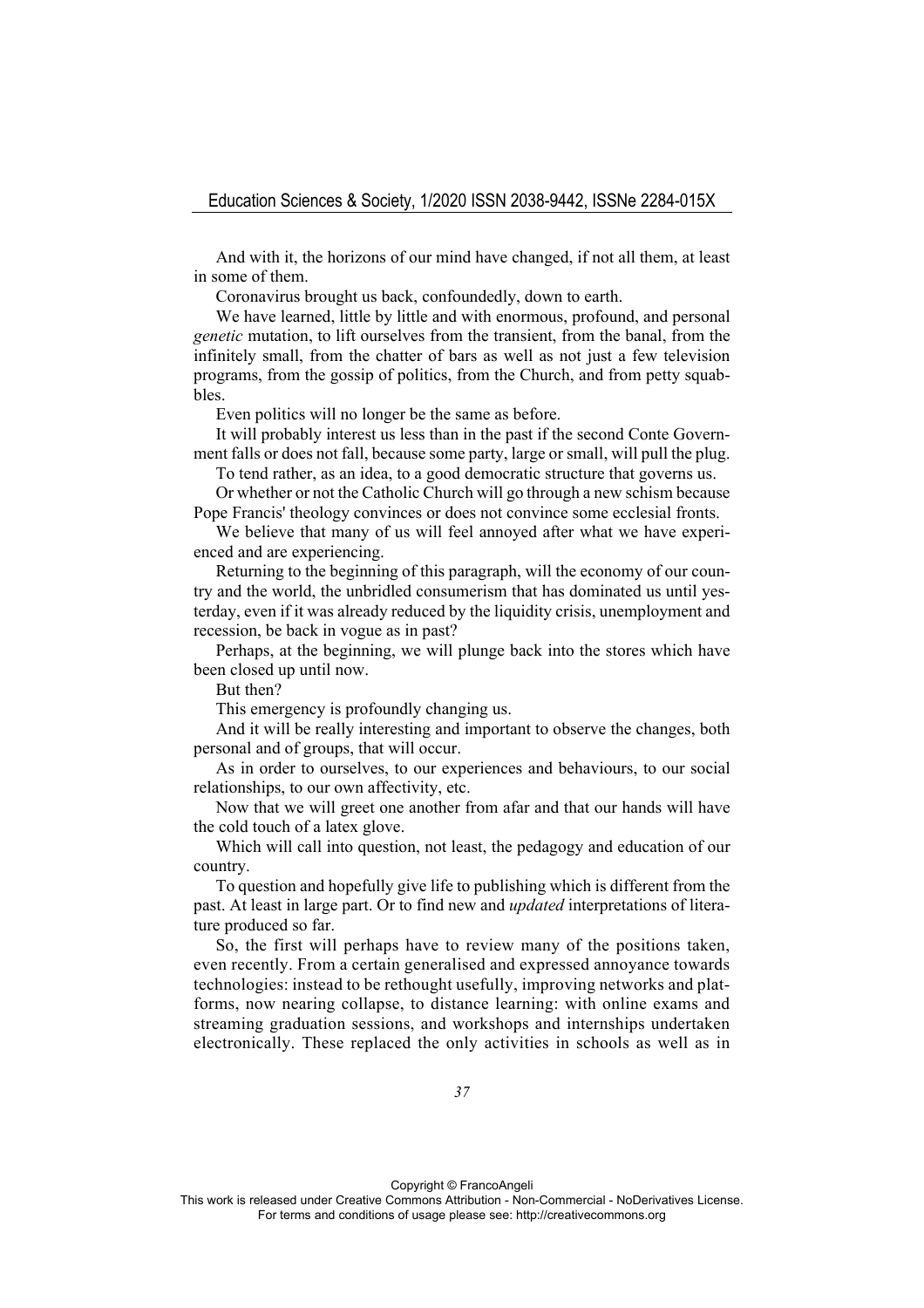universities. For the latter, nonetheless seemingly "nineteenth-century", or even older, when univocally adopted. And the same goes with regard to teleworking or smart working, due to their repercussions on the times of families and people. Last but not least, those of women. As well as with regard to the environment, pollution and climate.

This new, frightening, war emergency dictated by coronavirus will not be able to pass over the hearts and minds of individuals, or over the sciences, and in particular of the human and social sciences, as if nothing extremely significant, strong and devastating, had happened. A new season of meditation and reflections and proposals will open. Even social media itself, practically demonised until now, and today on the contrary, recommended to our fellow citizens as an important relational means of entertainment and socialising (beyond the fake news that are also conveyed there), will lead us to write new pages, with much more complex considerations, reasonings and evaluations. And unthinkable until yesterday.

Much of the "old" is about to be stowed in the attic.

#### **6. Published contributions**

And now the 32 contributions published in this issue. Totally responsive to the theme of this issue. And that we can summarise in the expression: *the pedagogical challenges of the present and the related research paths*.

Articles, then, likely to be divided, for argumentative coherence, into seven content blocks. But with some redundancies among them which also constitute a further link between some of these.

Finally, there are contributions by both Italian colleagues and foreign authors: from Brazil to France, from Great Britain to the United States of America.

Where, in the wake of this editorial, the first grouping that we want to highlight is that represented by the pages written by T. Farina (one of its signatories) on *childhood play during the COVID-19 pandemic* and by S. Leonelli on *violence against women in the times of coronavirus*. The latter is a theme of absolute relevance, especially in the present.

There is also a collection of eleven articles on another dramatic challenge of our not-yet-civilised contemporaneity: disability, considered in its many facets. Here are the topics addressed: *disability, inclusion and teacher training, in a comparison between Italy and Portugal* (G. Amatori et al.); *learning processes and special educational needs* (G. Arduini); *inclusive teaching and dysgraphia* (SA Capellini et al.); *the voice of students, disability and ethics* (I. D'Angelo et al.); *university students and disabilities* (N. Del Bianco et al.); *inclusion and* 

Copyright © FrancoAngeli

This work is released under Creative Commons Attribution - Non-Commercial - NoDerivatives License. For terms and conditions of usage please see: http://creativecommons.org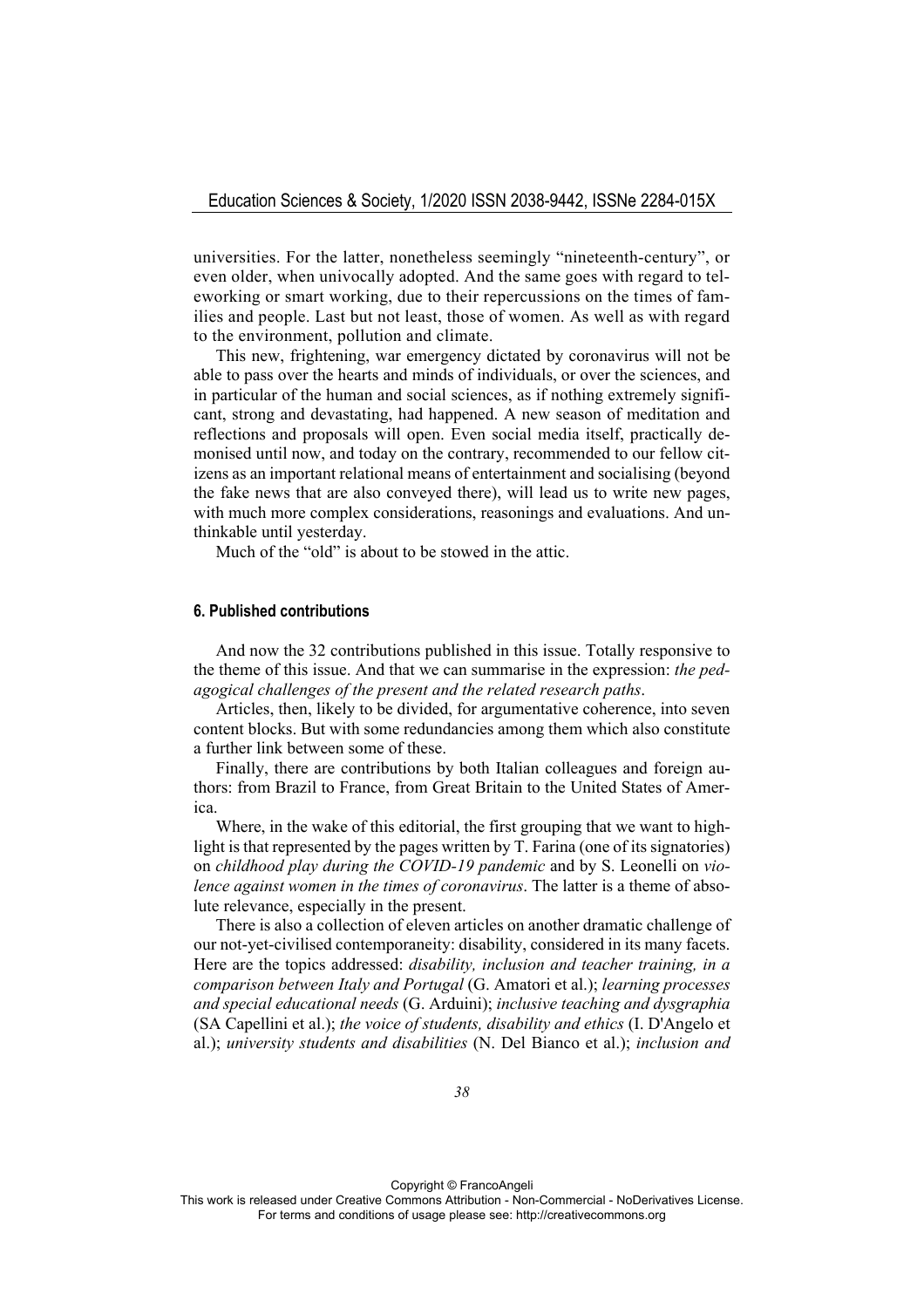*training of pre-service teachers* (S. Gabrielli et al.); *inclusive university teaching* (C. Giaconi et al.); *training of support teachers* (I. Guerini); *women with disabilities and smart working* (L. Perla et al.); *gender inclusion and diversity* (A. Romano et al.) and *disability and Italian schools* (R. Sgambelluri).

Two notations, now, before moving on to list, albeit briefly, the third section of contributions.

The first: attention to the female condition is already present in three of the articles noted here and which will also be seen in other writings published in this issue. These are challenges or emergencies of *being a woman today* not yet resolved in fact and which in this issue are combined with some of women's most strenuous conditions.

The second, which leads us to the third group which is equally urgent and alarming, constituted by the intense and widely debated migratory phenomenon, nonetheless connects it, as is moreover known to most, to the theme of disability previously addressed.

We refer in particular to the contribution on *disability and migration* (E. Bini). To continue with the three articles on *interculture and words of migration* (L. Bianchi); *the challenge of migration and young people from the Ivory Coast* (G. Galeotti et al.) and *unaccompanied foreign minors in Italy* (G. Pasquale).

With the fourth block, the interest turns to today's training of educators and teachers in teaching which is capable of dealing with multiple demands. With articles on the *didactic potential of the scenic arts* (N. Carlomagno); *change in vocational education* (G. Paviotti); *higher education professionals* (R.A. Rossi); and *entrepreneurial skills of teachers* (V. Vinci).

The fifth grouping introduces us to one of the most assiduous and persistent leitmotifs of these months of lockdown: technologies. With the following four contributions: *digital technologies* (G. Bufalino); *equal opportunities and information technologies* (F. Marone et al.) again with reference on the female condition; *medical technologies and practices* (M. Miranda Viana et al.); but, above all, on *distance learning* – another strong element of this period – appropriately discussed with regards to *flexibility and adaptation to the change* in the transposition from teaching in person (Galdieri, Todino, Scarinci).

The sixth block is, in Piero Bertolini's language, about educational sciences. With psycho-pedagogical contributions and an illuminating essay of a focused sociological perspective by Vincenzo Susca: another of the signatories of this editorial. These are the articles on *emotions and emotional acting* (M. D'Ambrosio), *pedagogy of fragility* (G. D'Aprile); *fragility and aggression: prevention and treatment* (A. Lo Piccolo); *democracy between crisis and future prospects* (A. Rubini); *education about beauty and depth of heart* (M.G. Simone) and *modern collective imagination and entertainment* (V. Susca).